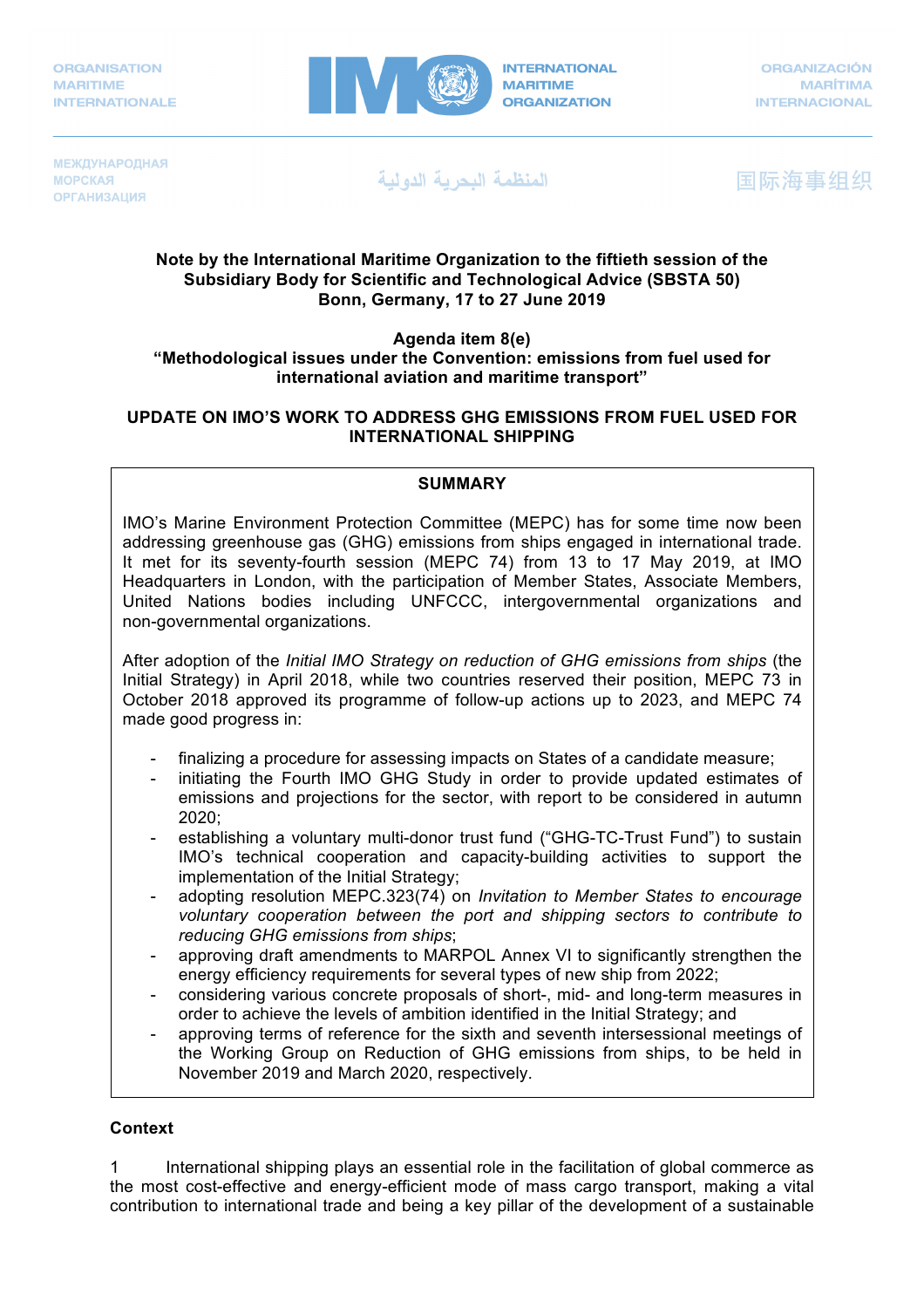alobal economy. UNCTAD<sup>1</sup> has identified that in 2017 seaborne trade volumes grew by  $4\%$ to a total of 10.7 billion tonnes.

2 The International Maritime Organization (IMO) was established in 1948 by States Parties to the Convention on the International Maritime Organization as a specialized United Nations agency to provide the machinery for intergovernmental cooperation in the field of regulation of ships engaged in international trade. IMO is responsible for the global regulation of all aspects of international shipping and has a key role in ensuring that lives at sea are not put at risk, including security of shipping, and that the environment is not polluted by ships' operations – as summed up in IMO's mission statement: **Safe, secure and efficient shipping on clean oceans**.

3 This document provides information on IMO's activities on GHG reduction from ships and an update of previous submissions by IMO to SBSTA.

# **IMO's work on control of GHG emissions from international shipping**

4 In 2011, measures to improve energy efficiency of international shipping were adopted by Parties to Annex VI of the International Convention for the Prevention of Pollution from Ships (MARPOL) that entered into force on 1 January 2013. The *Regulations for energy efficiency of ships* apply to internationally trading ships of 400 gross tonnage and above, and make mandatory the:

- .1 Energy Efficiency Design Index (EEDI) for new ships; and
- .2 Ship Energy Efficiency Management Plan *(*SEEMP) for new and existing ships.

5 The EEDI is a non-prescriptive, performance-based mechanism that leaves the choice of technologies to use in a specific ship design to the industry. So long as the required energy-efficiency level is attained, ship designers and builders are free to use the most costefficient solutions for the ship to comply with the regulations.

6 Each ship of 400 gross tonnage and above engaged in international trade is required to keep on board a ship-specific SEEMP which establishes a mechanism for operators to improve the energy efficiency of the ship. This should be achieved by monitoring the energy efficiency performance of a ship's transportation work and at regular intervals considering new technologies and practices to improve energy efficiency.

7 Following the entry into force on 1 March 2018 of amendments to MARPOL Annex VI, mandatory collection and reporting of ship fuel oil consumption has begun. Since 1 January 2019, ships of 5,000 gross tonnage and above (representing approximately 85% of the total CO<sub>2</sub> emissions from international shipping) are required to collect consumption data for each type of fuel oil they use, as well as additional specified data including proxies for "transport work". The data primarily collected by the flag States is subsequently transferred to the IMO Ship Fuel Oil Consumption Database. The first report analysing and summarizing the data collected in 2019 will be presented at MEPC 77, in spring 2021. This mechanism is expected to provide robust data on international shipping fuel consumption and GHG emissions and inform the Committee.

# **Initial IMO Strategy on Reduction of GHG emissions from ships**

8 In April 2018, MEPC 72 adopted resolution MEPC.304(72) on the *Initial IMO Strategy on reduction of GHG emissions from ships* (the Initial Strategy) as previously reported to SBSTA 48. This important agreement represents the framework for further action of the Committee, setting out the future vision for international shipping. The Initial Strategy

 <sup>1</sup> *Review of maritime transport, 2018*. UNCTAD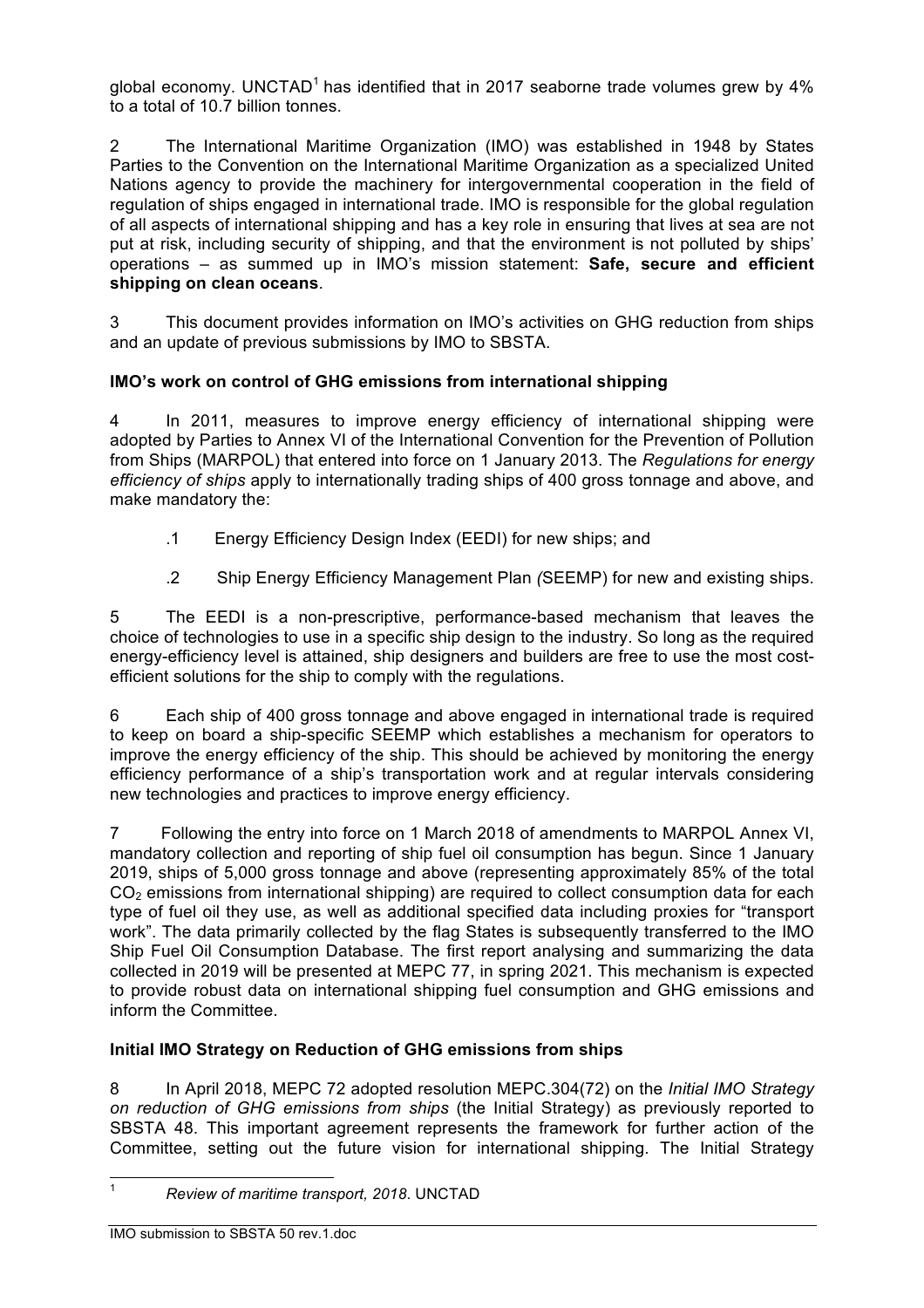envisages for the first time a reduction in total GHG emissions from international shipping which, it says, should peak as soon as possible and to reduce the total annual GHG emissions by at least 50% by 2050 compared to 2008, while, at the same time, pursuing efforts towards phasing them out entirely. IMO Member States agreed to keep this Strategy under review, including adoption of a Revised Strategy in 2023.

## **Programme of follow-up actions of the Initial Strategy up to 2023**

9 As reported to SBSTA 49, MEPC 73 in October 2018 approved a *Programme of follow-up actions of the Initial IMO Strategy on reduction of GHG emissions from ships up to 2023*, as set out in annex 1 to the IMO submission to SBSTA 49. This document constitutes a planning tool on the work for IMO in meeting the timelines identified in the Initial Strategy, and includes expected timeframes.

10 The programme of follow-up actions identifies eight streams of activity and their detailed timelines up to 2023, as follows:

- .1 candidate short-term measures (Group A) that can be considered and addressed under existing IMO instruments;
- .2 candidate short-term measures (Group B) that are not work in progress and are subject to data analysis;
- .3 candidate short-term measures (Group C) that are not work in progress and are not subject to data analysis;
- .4 candidate mid-/long-term measures and action to address the identified barriers;
- .5 impacts on States;
- .6 Fourth IMO GHG Study;
- .7 capacity-building, technical cooperation, research and development; and
- .8 follow-up actions towards the development of the revised Strategy.

## **Outcome of MEPC 74**

11 MEPC 74 made good progress in executing the *Initial IMO Strategy on reduction of GHG emissions from ships* and its programme of follow-up actions up to 2023.

## *Procedure for assessing the impacts on States of candidate measures*

12 The Initial Strategy identifies that "the specification for and agreement on the procedure for assessing and taking into account the impacts of measures related to international shipping on States should be undertaken as a matter of urgency as part of the follow-up actions". Further, the *Programme of follow-up actions of the Initial Strategy up to 2023* foresaw the finalization of a procedure for assessing the impacts on States of a measure at MEPC 74.

13 Based on the progress made by the Working Group on Reduction of GHG Emissions from Ships, MEPC 74 approved MEPC.1/Circ.855 on *Procedure for assessing the impacts on States of candidate measures*. The text of the procedure is set out in the annex for information.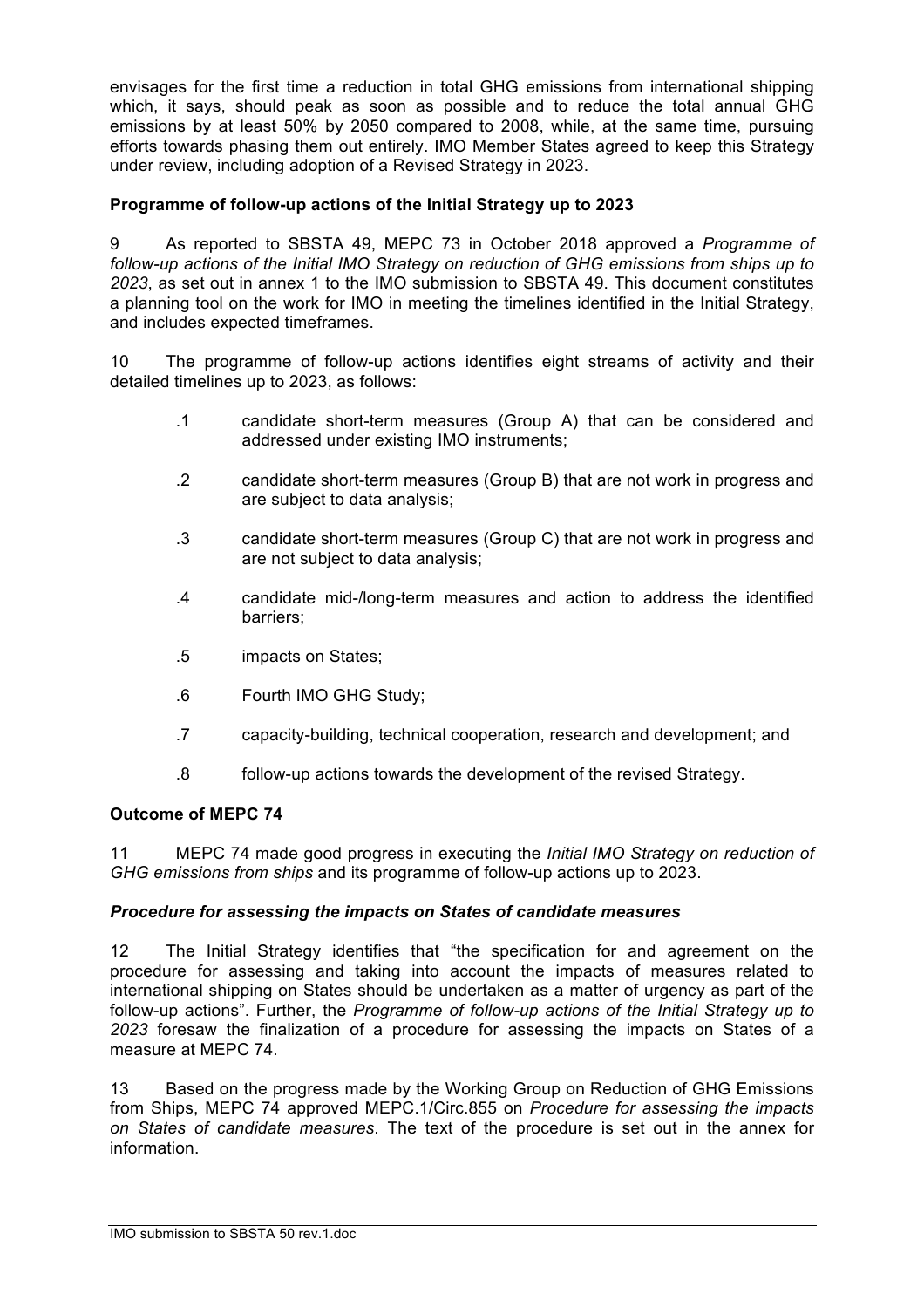- 14 This procedure identifies four steps for the impact assessment:
	- .1 Step 1: initial impact assessment, to be submitted as part of the initial proposal to the Committee for candidate measures;
	- .2 Step 2: submission of commenting document(s), if any;
	- .3 Step 3: comprehensive response, if requested by commenting document(s); and
	- .4 Step 4: comprehensive impact assessment, if required by the Committee.

15 The procedure provides further detail on the content and methodologies of the initial and comprehensive impact assessments. The duration of the impact assessment may range from one to four meetings depending on the level of assessment required and consideration of a measure by the Committee before approval.

## *Fourth IMO GHG Study*

16 Based on the recommendations from an Expert Workshop held in March 2019, MEPC 74 approved the terms of reference of the Fourth IMO GHG Study and the call for tenders was issued on the IMO website on 29 May. It is intended that the work could begin in Autumn 2019, with a view to the final report of the Study being submitted to MEPC 76, to be held in Autumn 2020.

- 17 The Study will include:
	- .1 an inventory of current global emissions of GHGs and relevant substances emitted from ships of 100 GT and above engaged in international voyages from 2012 to 2018, or as far as statistical data are available. GHGs are defined as the six gases initially considered under the UNFCCC process: carbon dioxide (CO<sub>2</sub>), methane (CH<sub>4</sub>), nitrous oxide (N<sub>2</sub>O), hydrofluorocarbons (HFCs), perfluorocarbons (PFCs) and sulphur hexafluoride (SF $_6$ ). The inventory should also include other relevant substances that may contribute to climate change, including Black Carbon (BC);
	- .2 estimates of carbon intensity (estimates of world fleet's  $CO<sub>2</sub>$  emissions per transport work, from 2012 to 2018, or as far as statistical data are available);
	- .3 possible estimates of carbon intensity of international shipping for the year 2008 (the baseline year for the levels of ambition identified in the Initial Strategy); and
	- .4 scenarios for future international shipping emissions 2018-2050.

18 A Steering Committee of Member States will be established to act as a focal point for MEPC, to review and monitor progress and confirm that the Study meets its terms of reference.

## *Multi-donor trust fund for reduction of GHG emissions from ships*

19 MEPC 74 established the "GHG TC-Trust Fund" – a voluntary multi-donor trust fund to provide a dedicated source of financial support to sustain the Organization's technical cooperation and capacity-building activities to support the implementation of the Initial Strategy.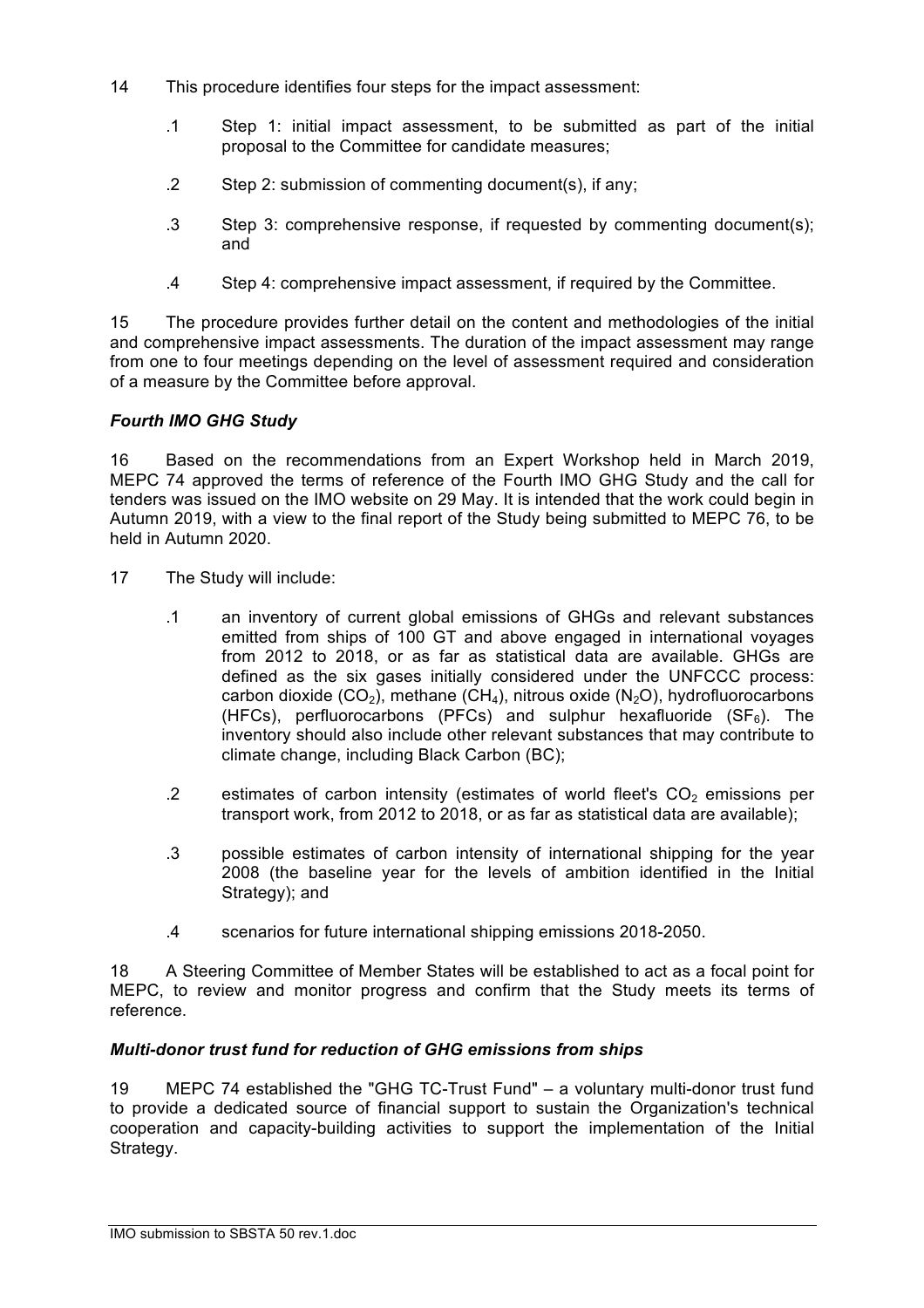## *Cooperation with ports to reduce GHG emissions from shipping*

20 MEPC 74 adopted resolution MEPC.323(74) on *Invitation to Member States to encourage voluntary cooperation between the port and shipping sectors to contribute to reducing GHG emissions from ships*.

21 This resolution encourages to the port sector to engage in the efforts to reduce GHG emissions from ships. It identifies in particular four possible areas of interest:

- .1 development of Onshore Power Supply facilities (preferably from renewable sources);
- .2 provision of safe bunkering of alternative low-carbon and zero-carbon fuels;
- .3 promotion of port incentives schemes; and
- .4 optimization of port calls, including facilitation of Just-in-Time arrival of ships.

## *Strengthening energy efficiency rules – draft amendments approved*

22 MEPC 74 approved, for adoption at the next session in April 2020, draft amendments to MARPOL Annex VI to significantly strengthen the EEDI phase 3 requirements. The draft amendments bring forward the entry into effect date of phase 3 to 2022, from 2025, for several ship types, including gas carriers, general cargo ships and LNG carriers. This means that new ships built from that date must be significantly more energy efficient than the baseline. Furthermore, for a containership of 200,000 deadweight tonnage and above, the EEDI reduction rate is expected to be set at 50% from 2022, instead of 30% from 2025.

23 The Committee also agreed terms of reference for a correspondence group to look into the introduction of a possible EEDI phase 4.

#### *Consideration of various concrete proposals of short-, mid- and long-term measures*

24 MEPC 74 discussed various candidate short-term measures, including strengthening the energy efficiency requirements for existing ships based on the SEEMP, speed and other technical and operational measures. In view of the vast number of proposals, the working group focused on how to consider, organize and streamline proposals on candidate short-term measures.

#### **Future steps**

25 MEPC 74 approved the terms of reference for the sixth and seventh intersessional meetings of the Working Group on Reduction of GHG Emissions from Ships, to be held, respectively, 11 to 15 November 2019 and back to back with MEPC 75 (30 March to 3 April 2020), subject to endorsement by the IMO Council (C122, 15-19 July).

26 The intersessional working group will:

- .1 further consider concrete proposals to improve the operational energy efficiency of existing ships, with a view to developing draft amendments to chapter 4 of MARPOL Annex VI and associated guidelines, as appropriate;
- .2 further consider concrete proposals to reduce methane slip and emissions of Volatile Organic Compounds (VOCs);
- .3 consider a draft MEPC resolution urging Member States to develop and update a voluntary National Action Plan (NAP) with a view to contributing to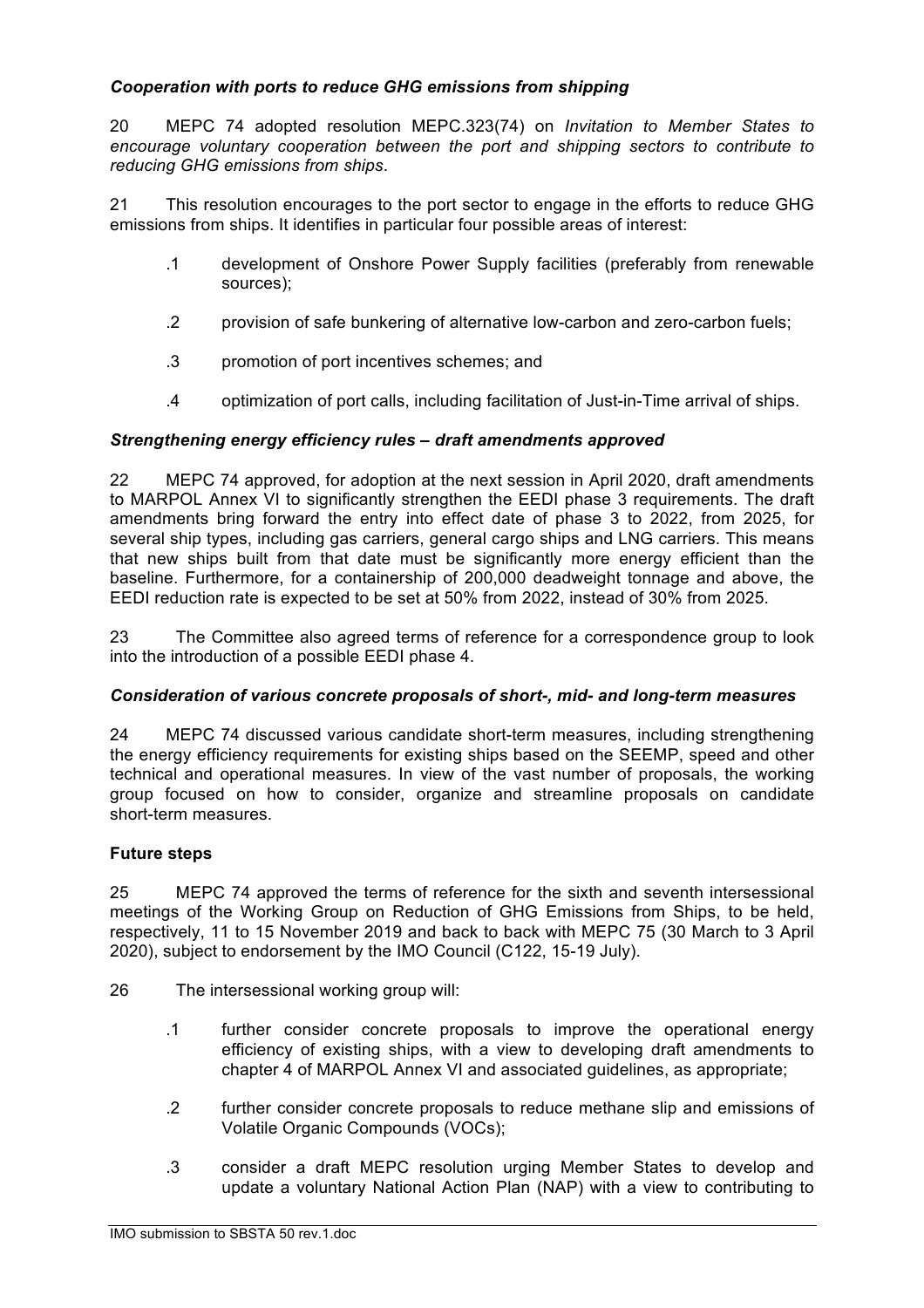reducing GHG emissions from international shipping, and develop associated guidelines, as appropriate;

- .4 further consider concrete proposals to encourage the uptake of alternative low-carbon and zero-carbon fuels, including the development of lifecycle GHG/carbon intensity guidelines for all relevant types of fuels and incentive schemes, as appropriate;
- .5 consider the development of further actions on capacity-building, technical cooperation, research and development, including support for assessment of impacts and support for implementation of measures;
- .6 consider other concrete proposals for candidate measures; and
- .7 submit a written report to MEPC 75.

## **Capacity-building and technical cooperation activities**

27 To ensure effective implementation and enforcement of the energy efficiency regulations, IMO has maintained efforts on technical cooperation and capacity building. In 2018, under the Integrated Technical Co-operation Programme (ITCP) of IMO, 14 regional and national workshops on implementation of the measures to address emissions from international shipping have been organized, in every continent.

28 In addition to the usual ITCP activities, IMO has set up five Maritime Technology Cooperation Centres (MTCCs) in Latin America, the Caribbean, Pacific, Asia and Africa, with financial assistance from the European Union. These five MTCCs constitute the Global MTCC Network (GMN), which is implementing the IMO project titled "Capacity Building for Climate Mitigation in the Maritime Shipping Industry"<sup>2</sup>. This Network promotes the uptake of low-carbon technologies and operations in maritime transport in developing countries with a view to limiting GHG emissions from their shipping sectors through technical assistance and capacity building.

29 Furthermore, with financial support from the Global Environment Facility (GEF), UNDP and IMO are cooperating in a global effort to transform the shipping industry towards a lower carbon future, through the Global Maritime Energy Efficiency Partnerships Project (GloMEEP Project)<sup>3</sup>, launched in 2015. The overall goal of GloMEEP is to strengthen the national capabilities for countries to become Party to and effectively implement MARPOL Annex VI, through legal, policy and institutional reforms, awareness raising and capacitybuilding activities and establishment of public-private partnerships to support innovation and low carbon shipping. This project involves ten Lead Pilot Countries (Argentina, China, Georgia, India, Jamaica, Malaysia, Morocco, Panama, Philippines and South Africa) and several private sector stakeholders through the participation of the "Global Industry Alliance to support low-carbon shipping" (GIA), a partnership to develop innovative solutions to address common barriers to the uptake and implementation of energy efficiency technologies and operational measures.

30 MEPC 74 noted with appreciation an update on the GMN and GloMEEP projects. During MEPC 74, a new major international project to support the Initial Strategy has been launched. Entitled GreenVoyage-2050, the project will initiate and promote global efforts to demonstrate and test technical solutions for reducing GHG emissions, as well as enhancing knowledge and information sharing to support the Initial Strategy. GreenVoyage-2050 is a collaboration between IMO and the Government of Norway and will run for an initial two-year period. More than 50 countries in 14 sub-regions across the globe are expected to participate

<sup>&</sup>lt;sup>2</sup> Project website:  $\frac{http://gmn.imo.org/}{http://glm.imo.org/}$ <br><sup>3</sup> Project website: https://glomeep.imo.org/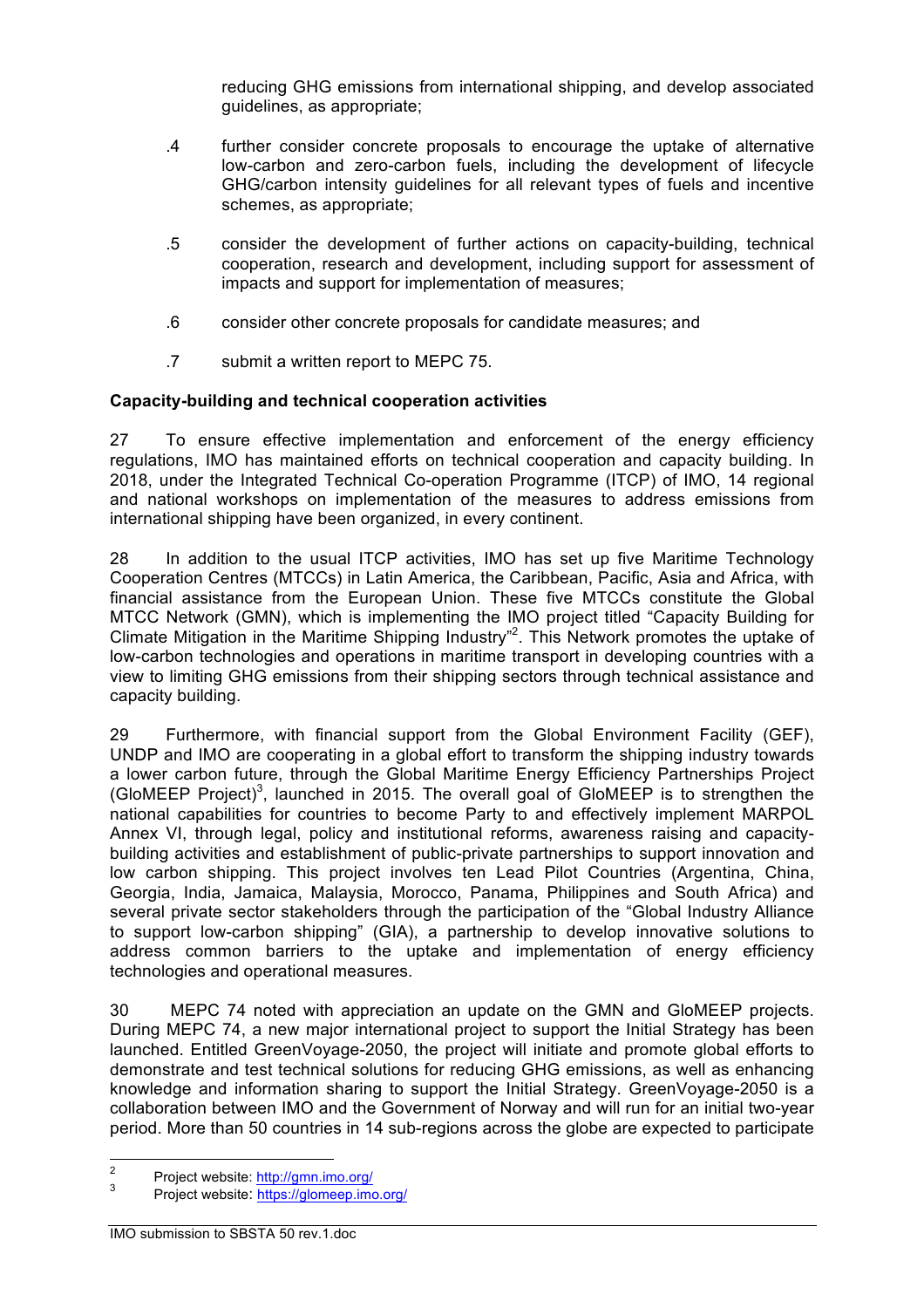in the Project, including strategic partners from the private sector, who will contribute expertise and experience.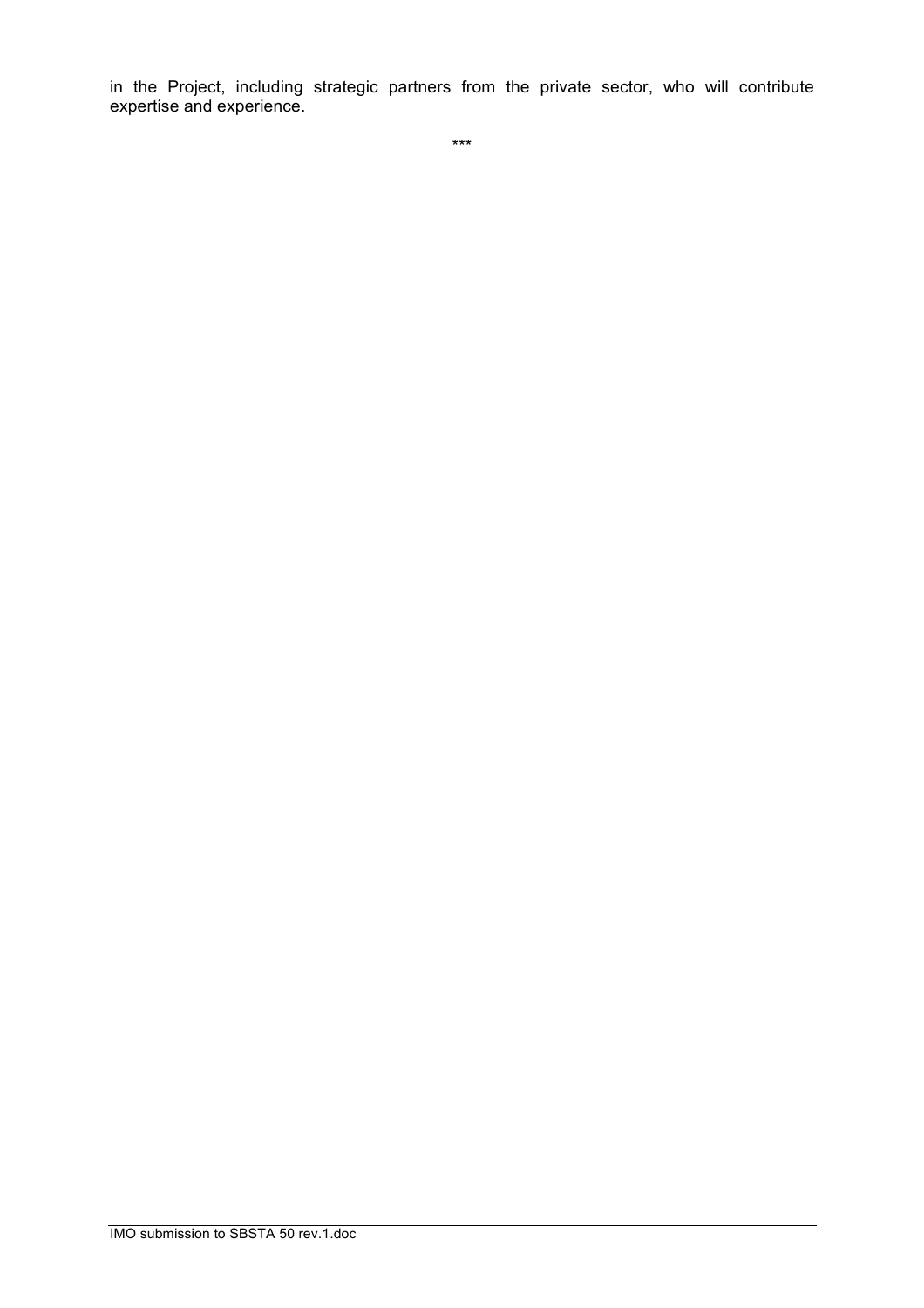# **ANNEX**

## **PROCEDURE FOR ASSESSING IMPACTS ON STATES OF CANDIDATE MEASURES**

## **Background and objectives**

1 In April 2018, MEPC 72 adopted resolution MEPC.304(72) on the *Initial IMO Strategy on reduction of GHG emissions from ships* (the Initial Strategy). The Initial Strategy lists a series of candidate short-, mid- and long-term measures. As outlined in the Initial Strategy, the impacts on States of a measure should be assessed and taken into account as appropriate before adoption of the measure. Particular attention should be paid to the needs of developing countries, especially Small Island Developing States (SIDS) and Least Developed Countries (LDCs). Disproportionately negative impacts should be assessed and addressed, as appropriate.

2 This procedure for assessing impacts on States of candidate measures identifies steps, specifies what should be included in the different steps in the procedure, and the respective roles of the proponent of a measure and of the Committee, without prejudging the substance of any future impact assessment.

3 The duration of the impact assessment procedure may range from one to four meetings depending on the level of assessment required and consideration of a measure by the Committee before approval.

4 The Committee should review this procedure by 2023, in conjunction with the adoption of the Revised Strategy.

#### **Procedure**

5 Impact assessment should be simple, inclusive, transparent, flexible, evidence-based and measure-specific. The comprehensiveness of any impact assessment should be commensurate to the complexity and nature of the proposed measure. Impact assessment should be undertaken in parallel with the consideration and development of a candidate measure. There are up to four steps in the procedure:

- .1 Step 1: initial impact assessment, to be submitted as part of the initial proposal to the Committee for candidate measures;
- .2 Step 2: submission of commenting document(s), if any;
- .3 Step 3: comprehensive response, if requested by commenting document(s); and
- .4 Step 4: comprehensive impact assessment, if required by the Committee.

6 A proponent of a measure should submit an initial impact assessment at a minimum. However, the proponent may submit a more detailed impact assessment in the first instance, taking into account the elements listed in paragraph 15.

Proponent(s) of the measure should abide to a 13-week submission deadline, as set out in paragraph 6.12.3 of the Committees' Methods of work (MSC-MEPC.1/Circ.5/Rev.1).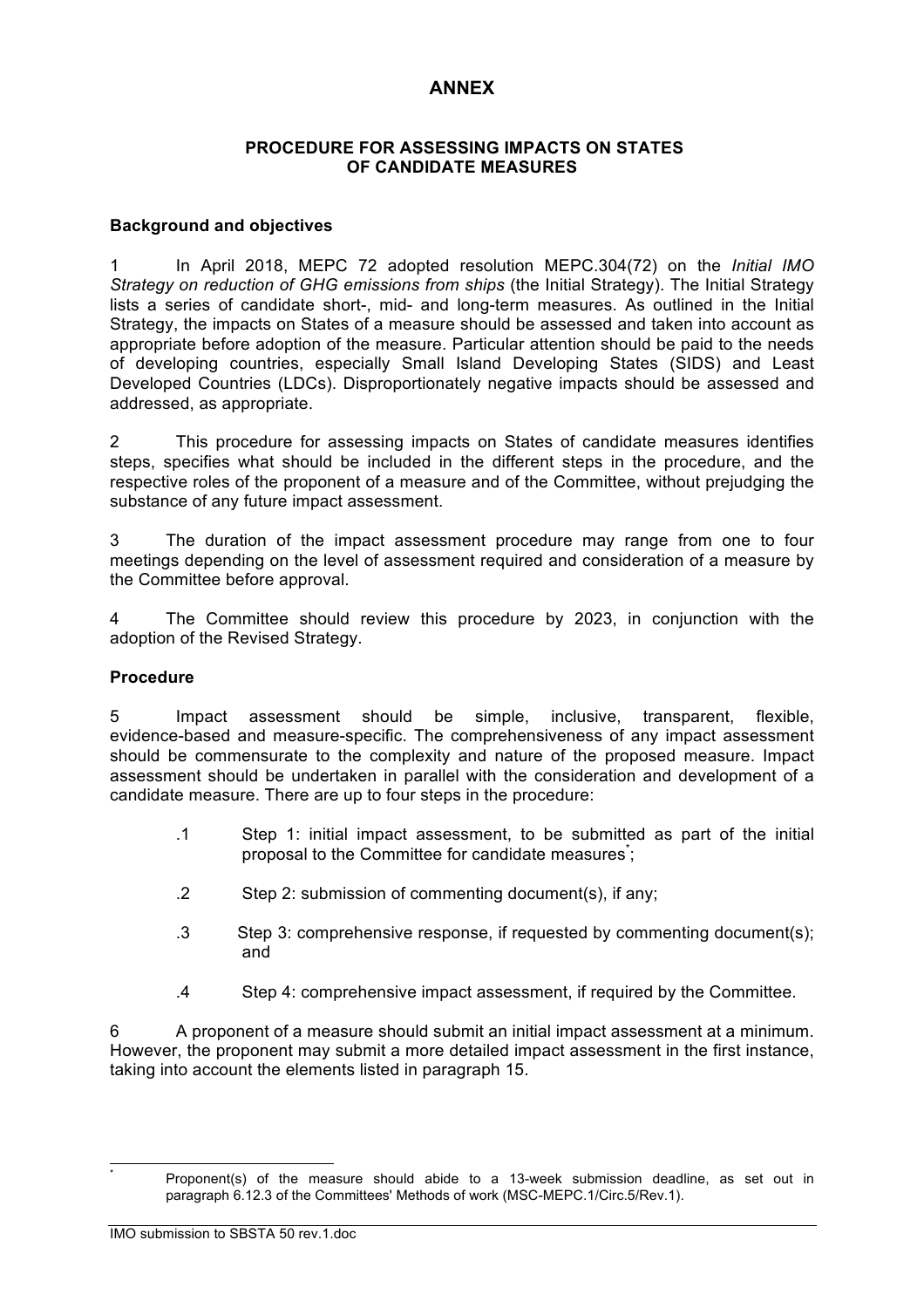# *Step 1: initial impact assessment*

7 Once the consideration of a measure is initiated, the Committee should consider the initial impact assessment submitted as part of the candidate measure proposal.

8 The initial impact assessment should pay particular attention to the needs of developing countries, especially SIDS and LDCs and, inter alia:

- .1 indicate if the proposal for the measure provides a description of impacts on ships and emissions;
- .2 identify which impacts should be assessed, taking into account, as appropriate, inter alia (1) geographic remoteness of and connectivity to main markets; (2) cargo value and type; (3) transport dependency; (4) transport costs; (5) food security; (6) disaster response; (7) costeffectiveness; and (8) socio-economic progress and development;
- .3 indicate both positive and negative potential impacts;
- .4 analyse the extent of the impacts (e.g. by quantifying them and relating them to normal variations in transport costs, trade or GDP); and
- .5 assess whether the measure is likely to result in disproportionately negative impacts and, if so, how they could be addressed (e.g. avoided, remedied, mitigated), as appropriate.

9 The initial impact assessment should indicate the methodological tools and data sources used, and may indicate the limitations of the analysis.

## *Step 2: submission of commenting document(s), if any*

10 Member States may comment on the initial impact assessment to request clarification and/or additional information.

11 Commenting document(s) should be submitted at the latest to the meeting following on from the one where a proposal has been made.

12 Any interested Member State or international organization may submit additional information and/or a separate impact assessment, as appropriate, of a proposed measure or group of measures.

## *Step 3: comprehensive response, if requested by commenting document(s)*

13 At the following meeting at the latest, the proponent(s) of the measure or any interested Member State or international organization, should provide a comprehensive response to the commenting document(s).

## *Step 4: comprehensive impact assessment, if required by the Committee*

14 If the Committee so decides, a comprehensive impact assessment should be initiated, taking into account the issues identified in previous steps, including the commenting documents. If no commenting document(s) have been submitted, the Committee should consider the initial impact assessment and determine whether a comprehensive impact assessment is required and, if so, how it would be conducted.

15 The comprehensive impact assessment should pay particular attention to the needs of developing countries, especially SIDS and LDCs and include, inter alia: